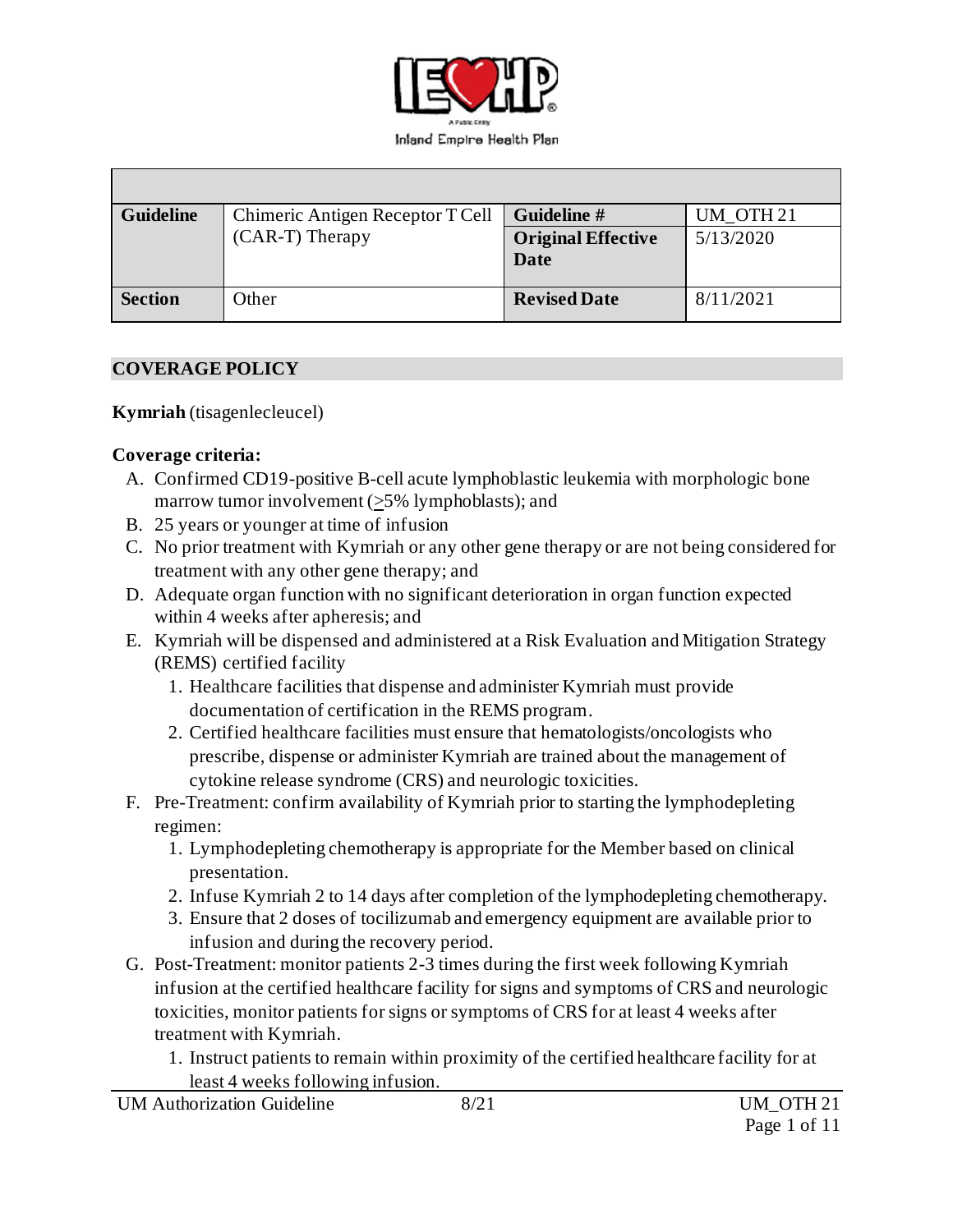

H. ONE (1) single-dose of Kymriah is approved per lifetime.

**Yescarta** (axicabtagene ciloleucel) and **Kymriah** (tisagenlecleucel)

### **Coverage criteria**

- A. A diagnosis of diffuse large B-cell lymphoma, not otherwise specified; or primary mediastinal large B-cell lymphoma or high-grade B-cell lymphoma or diffuse large B-cell lymphoma arising from follicular lymphoma; and
- B. 18 years or older at time of infusion, and
- C. Prior therapy including all of the following:
	- 1. Anti-CD20 monoclonal antibody for CD20-positive tumor
	- 2. Anthracycline-containing chemotherapy regimen
	- 3. For subjects with transformed follicular and subsequently have chemorefractory disease after transformation to diffuse large B-cell lymphoma
- D. Adequate organ and bone marrow function as determined by the treating oncologist/hematologist; and
- E. Have not received prior CD19-directed CAR-T cell therapy treatment or any other gene therapy or are being considered for treatment with any other gene therapy; and
- F. Yescarta and Kymriah will be dispensed and administered at a Risk Evaluation and Mitigation Strategy (REMS) certified facility
	- 1. Healthcare facilities that dispense and administer Kymriah or Yescarta must provide documentation of certification in the REMS program.
	- 2. Certified healthcare facilities must ensure that hematologists/oncologists who prescribe, dispense or administer Kymriah or Yescarta are trained about the management of CRS and neurologic toxicities.
- G. Pre-treatment: confirm availability of Kymriah or Yescarta prior to starting the lymphodepleting regimen.
	- 1. Kymriah lymphodepleting chemotherapy is appropriate for the Member based on clinical presentation. Infuse Kymriah 2 to 11 days after completion of the lymphodepleting chemotherapy.
		- a. Lymphodepleting chemotherapy may be omitted if a patient's white blood cell (WBC) count is less than or equal to  $1 \times 10^9$ /L within 1 week prior to Kymriah infusion.
	- 2. Yescarta lymphodepleting chemotherapy is appropriate for the Member based on clinical presentation.
	- 3. Ensure that 2 doses of tocilizumab are available prior to infusion of Kymriah or Yescarta
- H. Post-treatment: monitor patients at least daily for 7 days at the certified healthcare facility following infusion for signs and symptoms of CRS and neurologic toxicities.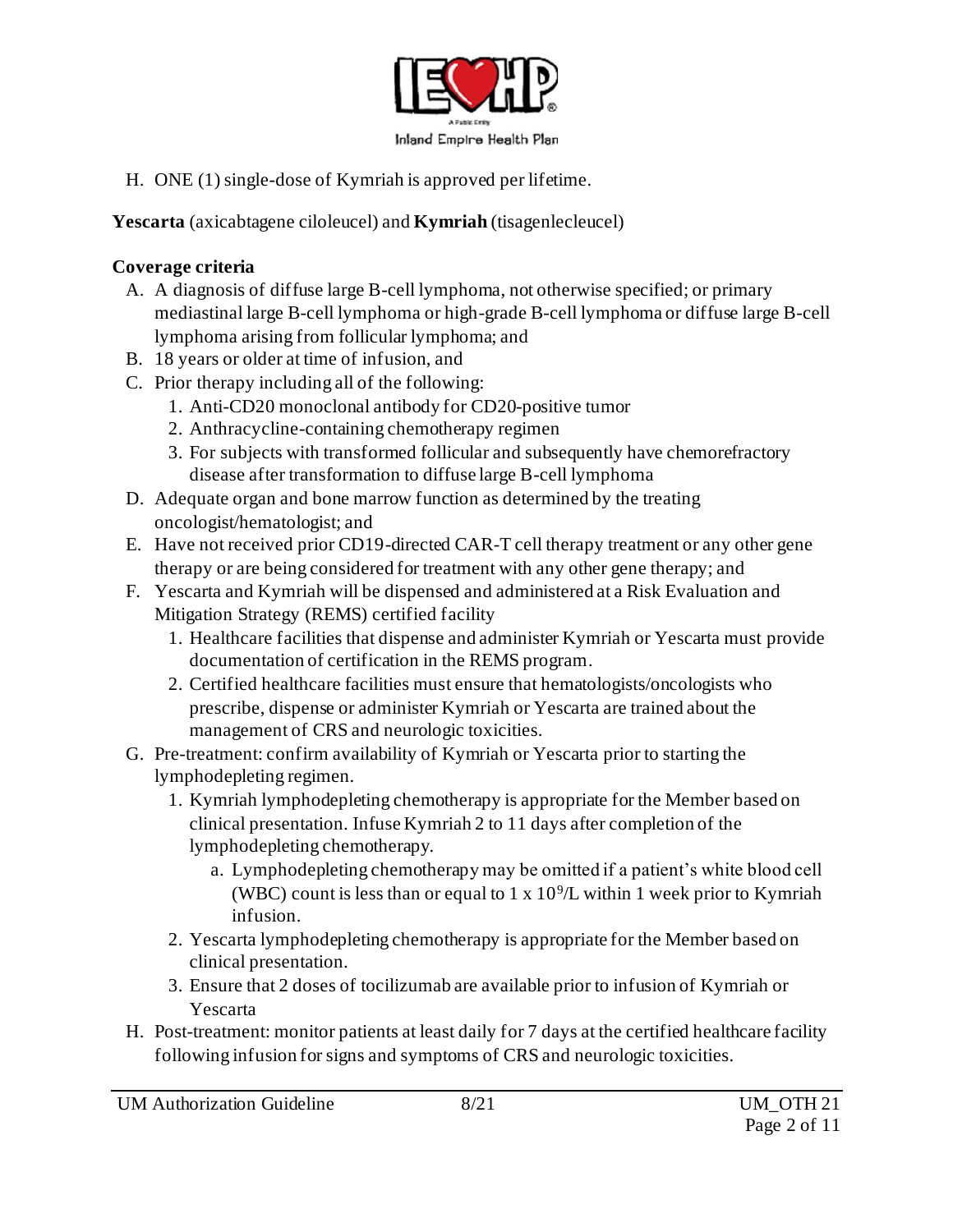

- 1. Instruct patients to remain within proximity of the certified healthcare facility for at least 4 weeks following infusion.
- I. ONE (1) single-dose of Kymriah per lifetime OR ONE (1) single-dose of Yescarta is approved per lifetime

**Tecartus** (brexucabtagene autoleucel)

### **Coverage criteria**

- A. A diagnosis of relapsed or refractory mantle cell lymphoma; and
- B. 18 years of age or older at time of infusion; and
- C. Prior therapy including all of the following:
	- 1. Anti-CD20 monoclonal antibody for CD20-positive tumor
	- 2. Anthracycline-containing chemotherapy regimen
	- 3. Bruton's Tyrosine Kinase (BTK) Inhibitors
- D. No prior treatment with CD19-directed CAR-T cell therapy or any other gene therapy or are being considered for treatment with any other gene therapy; and
- E. Adequate organ and bone marrow function as determined by the treating oncologist/hematologist; and
- F. Tecartus will be dispensed and administered at a Risk Evaluation and Mitigation Strategy (REMS) certified facility
	- 1. Healthcare facilities that dispense and administer Tecartus must provide documentation of certification in the REMS program.
	- 2. Certified healthcare facilities must ensure that hematologists/oncologists who prescribe, dispense, or administer Tecartus are trained about the management of CRS and neurologic toxicities.
- G. Pre-treatment: confirm availability of Tecartus prior to starting the lymphodepleting regimen.
	- 1. Lymphodepleting regimen is appropriate for the Member based on clinical presentation.
	- 2. Ensure that 2 doses of tocilizumab and emergency equipment are available prior to infusion and during the recovery period.
- H. Post-treatment: monitor patients for at least 7 days at the certified healthcare facility following infusion for signs and symptoms of CRS and neurologic events.
	- 1. Instruct patients to remain within proximity of the certified healthcare facility for at least four weeks following infusion.
- I. ONE (1) single dose of Tecartus is approved per lifetime.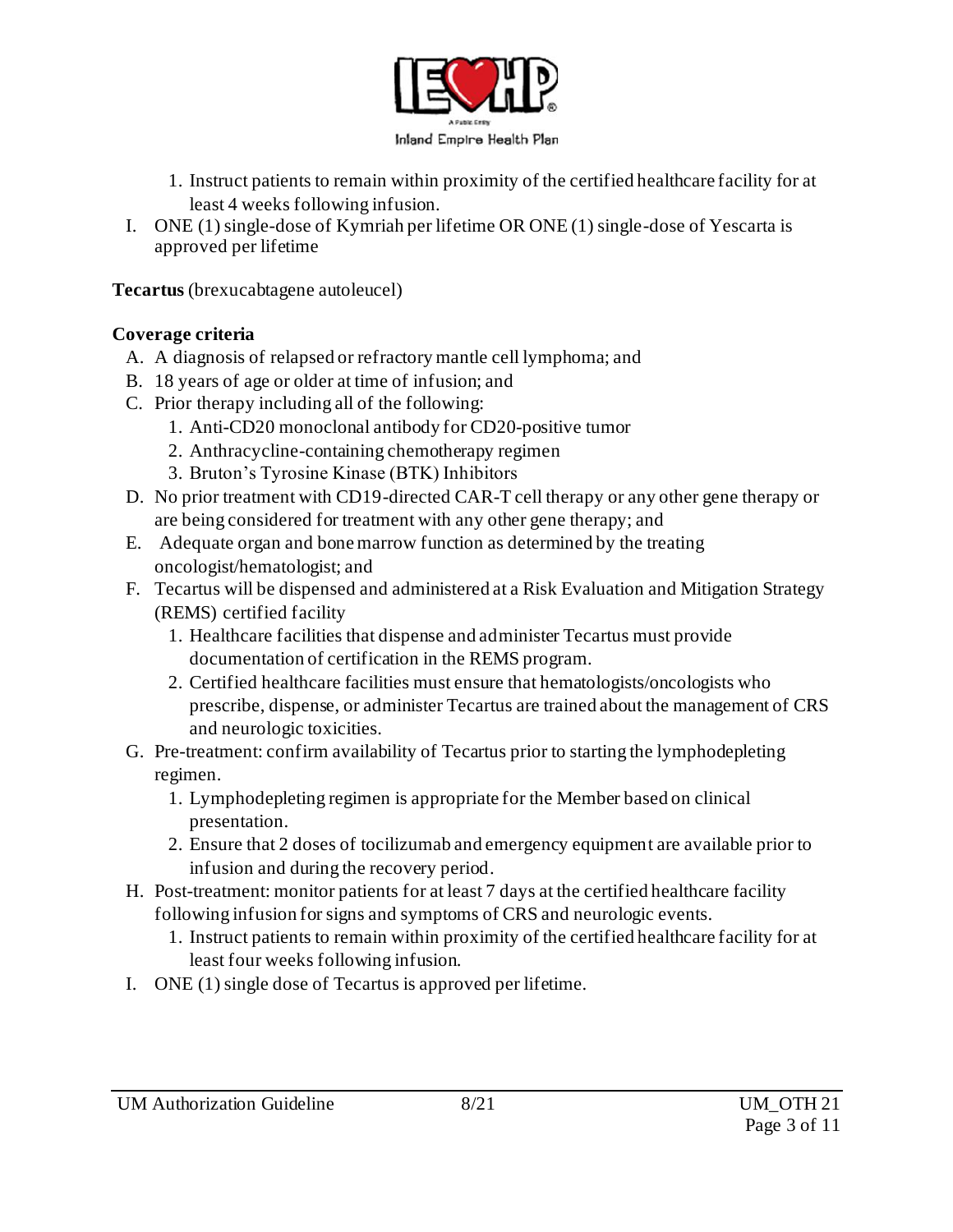

**Breyanzi** (lisocabtagene maraleucel)

# **Coverage Criteria**

- A. A diagnosis of relapsed or refractory diffuse large B-cell lymphoma, not otherwise specified (including DLBCL arising from indolent lymphoma), or high-grade B-cell lymphoma; or primary mediastinal large B-cell lymphoma, or follicular lymphoma grade 3B; and
- B. 18 years of age or older at time of infusion; and
- C. Prior therapy including all of the following:
	- 1. Anti-CD20 monoclonal antibody for CD20-positive tumor
	- 2. Anthracycline-containing chemotherapy regimen
- D. No treatment with CD19-directed CAR-T cell therapy or any other gene therapy or are being considered for treatment with any other gene therapy; and
- E. Adequate organ and bone marrow function as determined by the treating oncologist/hematologist; and
- F. Breyanzi will be dispensed and administered at a Risk Evaluation and Mitigation Strategy (REMS) certified facility
	- 1. Healthcare facilities that dispense and administer Breyanzi must provide documentation of certification in the REMS program
	- 2. Certified healthcare facilities must ensure that hematologists/oncologists who prescribe, dispense, or administer Breyanzi are trained on the management of CRS and neurologic toxicities.
- G. Pre-treatment: confirm availability of Breyanzi prior to starting the lymphodepleting regimen.
	- 1. Lymphodepleting regimen is appropriate for the Member based on clinical presentation.
	- 2. Infuse Breyanzi 2 to 7 days after completion of lymphodepleting chemotherapy.
	- 3. Ensure that 2 doses of tocilizumab and emergency equipment are available prior to infusion and during the recovery period.
	- 4. Delay the infusion of Breyanzi if the patient has unresolved serious adverse events from preceding chemotherapies, active uncontrolled infection, or active graft-versushost disease (GVHD).
- H. Post-treatment: monitor patients daily at a certified healthcare facility during the first week following infusion for signs and symptoms of CRS and neurologic toxicities.
	- 1. Instruct patients to remain within proximity of the certified healthcare facility for at least 4 weeks following infusion.
	- 2. Refrain from driving or hazardous activities for 8 weeks.
- I. ONE (1) single dose of Breyanzi is approved per lifetime.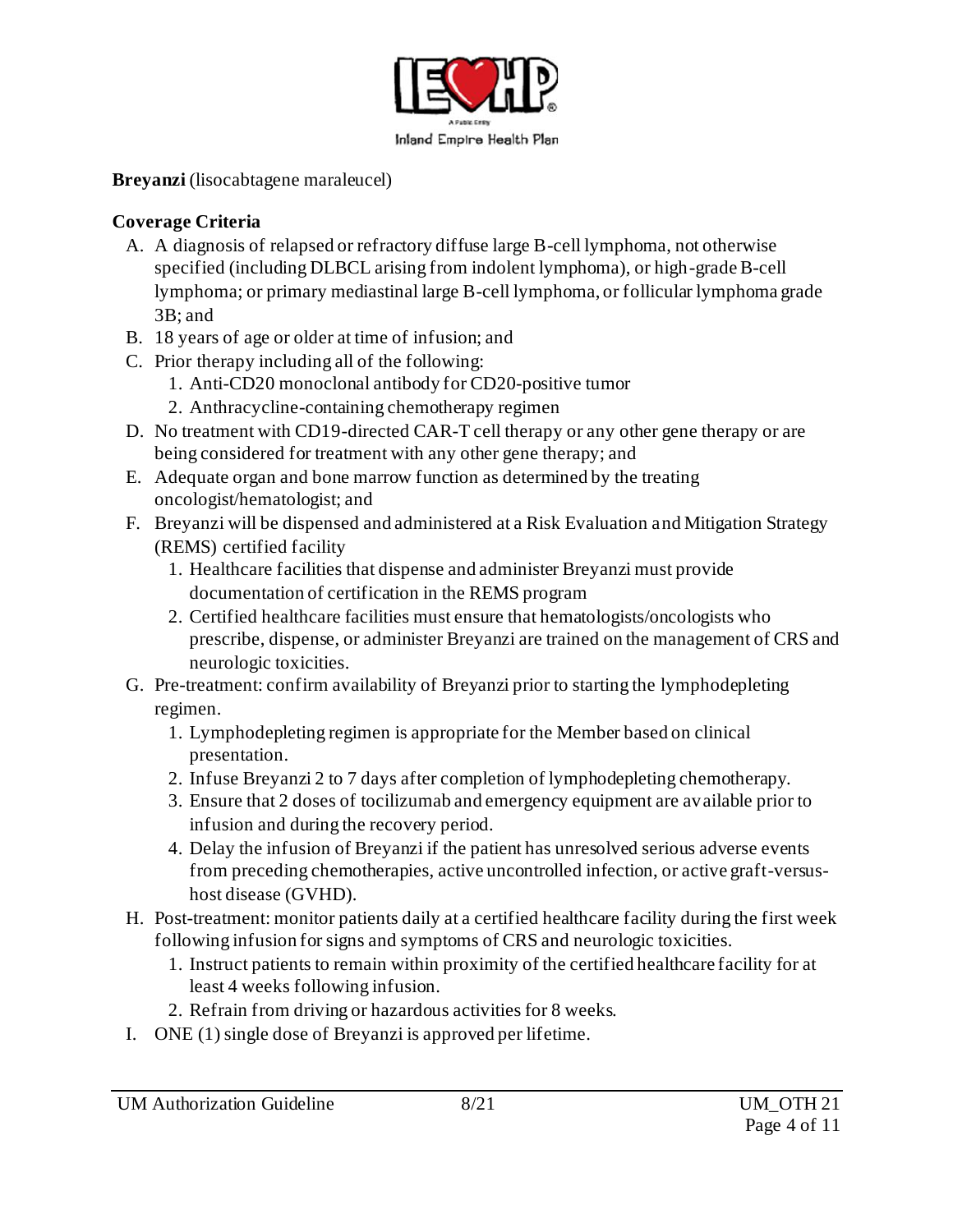

**Abecma** (idecabtagene vicleucel)

# **Coverage Criteria**

- A. A diagnosis of relapsed or refractory multiple myeloma; and
- B. 18 years of age or older at time of infusion; and
- C. Prior therapy including all of the following:
	- 1. Immunomodulatory agent
	- 2. Proteasome inhibitor
	- 3. Anti-CD38 monoclonal antibody
- D. No treatment with CD19-directed CAR-T cell therapy or any other gene therapy or are being considered for treatment with any other gene therapy; and
- E. Adequate organ and bone marrow function as determined by the treating oncologist/hematologist; and
- F. Abecma will be dispensed and administered at a Risk Evaluation and Mitigation Strategy (REMS) certified facility
	- 1. Healthcare facilities that dispense and administer Abecma must provide documentation of certification in the REMS program
	- 2. Certified healthcare facilities must ensure that hematologists/oncologists who prescribe, dispense, or administer Abecma are trained on the management of CRS and neurologic toxicities.
- G. Pre-treatment: confirm availability of Abecma prior to starting the lymphodepleting regimen.
	- 1. Lymphodepleting regimen is appropriate for the Member based on clinical presentation.
	- 2. Administer Abecma 2 days after completion of lymphodepleting chemotherapy.
	- 3. Ensure that 2 doses of tocilizumab and emergency equipment are available prior to infusion and during the recovery period.
	- 4. Delay the infusion of Abecma up to 7 days if a patient has any of the following conditions: unresolved serious adverse events (especially pulmonary events, cardiac events, or hypotension), or active infections or inflammatory disorders.
- H. Post-treatment: monitor patients at least daily for 7 days following Abecma infusion at the REMS-certified healthcare facility for signs and symptoms of CRS and neurologic toxicities.
	- 1. Instruct patients to remain within proximity of the certified healthcare facility for at least 4 weeks following infusion.
	- 2. Refrain from driving or hazardous activities for at least 8 weeks.
- I. ONE (1) single dose of ABECMA is approved per lifetime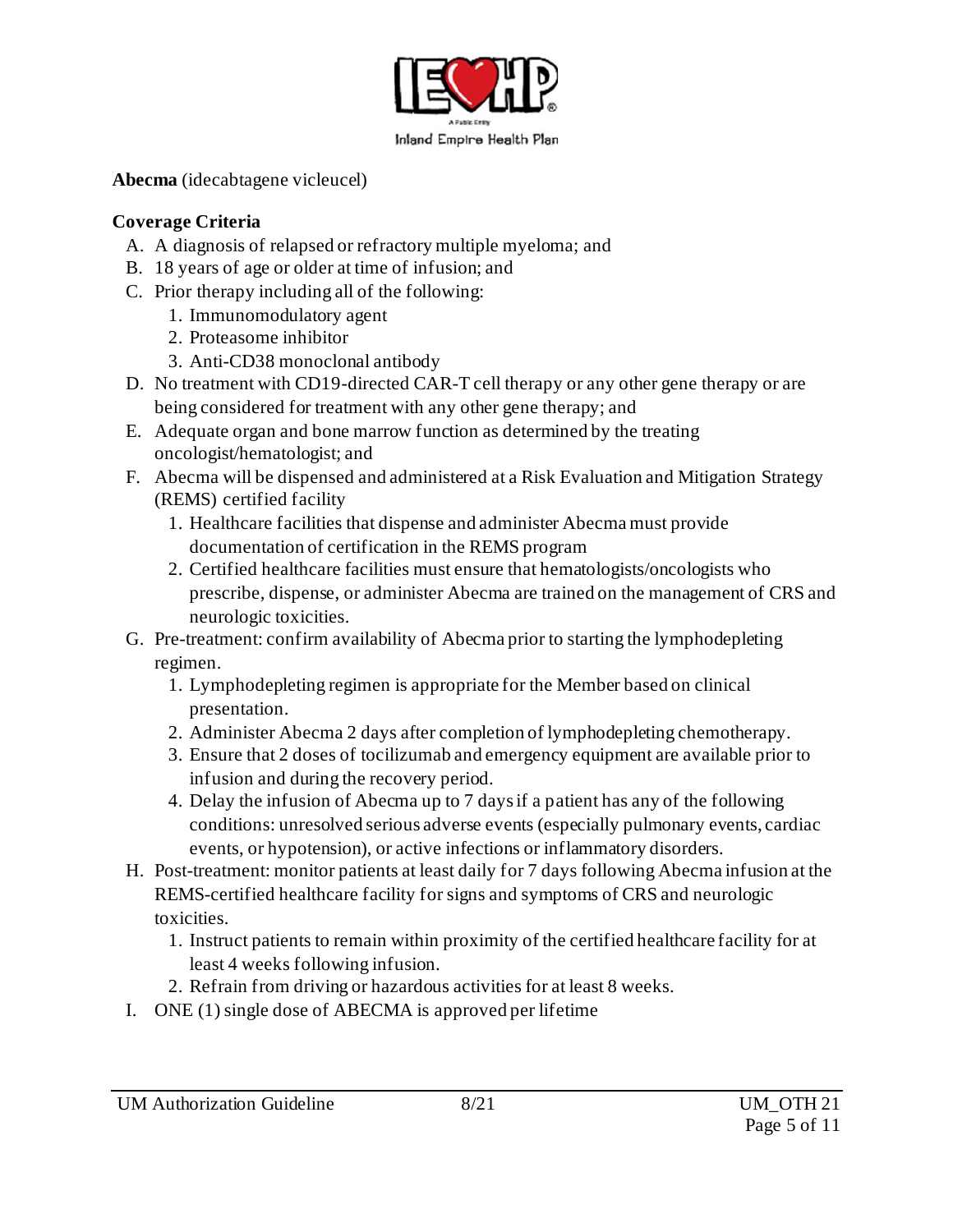

# **COVERAGE LIMITATION AND EXCLUSIONS**

- A. Kymriah (tisagenlecleucel) is not FDA-approved for relapse or refractory primary mediastinal large B-cell lymphoma
- B. Kymriah should not be used in the presence of the following:
	- 1. Burkitt lymphoma
	- 2. Active hepatitis B, C, or any uncontrolled infection
	- 3. Grade 2 to 4 graft-versus-host disease
	- 4. Concomitant genetic syndrome with the exception of Down syndrome
	- 5. Allogeneic cellular therapy, such as donor lymphocyte infusion, within 6 weeks prior to Kymriah infusion
	- 6. Active central nervous system 3 (CNS 3) acute lymphoblastic leukemia (ie, white blood cell count  $\geq$  5 cells/microliter in cerebrospinal fluid with presence of lymphoblasts).
- C. Brevanzi, Kymriah, Tecartus and Yescarta are not indicated for treatment of primary central nervous system lymphoma.
- D. Abecma, Brevanzi, Kymriah, Tecartus and Yescarta have black box warnings because of the risks of cytokine release syndrome (CRS) and neurologic toxicities, including fatal or life-threatening reactions, occurring in patients receiving Abecma, Brevanzi, Kymriah, Tecartus or Yescarta. Patients must be monitored for neurologic toxicities after treatment with Abecma, Brevanzi, Kymriah, Tecartus or Yescarta.
- E. Abecma, Brevanzi, Kymriah Tecartus or Yescarta should not be administered to patients with active infection.
- F. Pregnancy: Use of Abecma,Brevanzi, Kymriah, Tecartus and Yescarta is not recommended in pregnancy. There are no available data with Abecma, Brevanzi, Kymriah, Tecartus and Yescarta use in pregnant women. No animal reproductive and developmental toxicity studies have been conducted with Abecma, Brevanzi, Kymriah, Tecartus or Yescarta to assess whether these medications can cause fetal harm when administered to a pregnant woman. It is not known if Kymriah Tecartus or Yescarta have the potential to be transferred to the fetus.
- G. Pediatric patients: Kymriah is excluded in children who are younger than age 3 years. Clinical studies of Kymriah included patients who were 3 years of age to 25 years of age ; The safety and efficacy of Yescarta has not been established in pediatric patients; therefore, Yescarta is excluded in the pediatric population. The safety and efficacy of Abecma, Brevanzi, Tecartus and Yescarta has not been established in pediatric patients.
- H. Geriatric patients: The safety and effectiveness of Kymriah and Yescarta have not been established in geriatric patients. Clinical studies of Kymriah and Yescarta for this indication did not include patients age 65 years and over. Clinical studies of Tecartus showed that no overall differences in safety or effectiveness were observed between patients 65 years of age or older and younger patients. Clinical studies of Breyanzi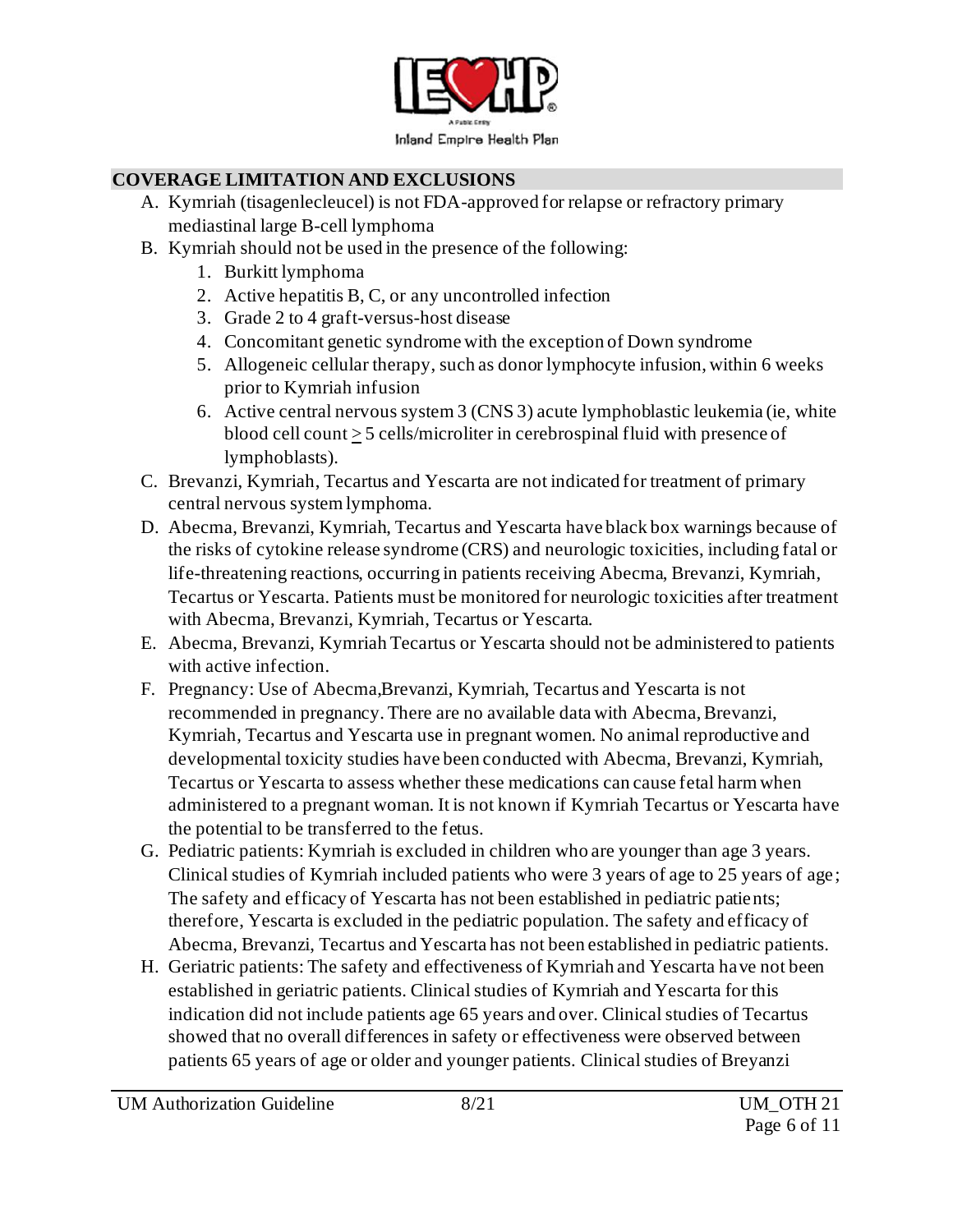

showed no clinically important differences in safety or effectiveness between patients 65 years of age or older and younger patients. In the clinical trial of Abecma, all five cases of Grade 3 neurotoxicity occurred in patients 65 years of age to 74 years of age. Clinical studies of Abecma showed no clinically important differences in effectiveness between patients 65 years of age or older and younger patients.

## **ADDITIONAL INFORMATION**

Yescarta, (axicabtagene ciloleucel), Tecartus (brexucabtagene autoleucel), Brevanzi, (lisocabtagene maraleucel), and Kymriah (tisagenlecleucel) are created from the patient's own T cells which are withdrawn from the patient, genetically engineered to target the CD19 antigen on B cells and then given back to the patient intravenously. This process of using the immune system's natural fighting ability is called adoptive immunotherapy.

Abecma (idecabtagene vicleucel) is a B-cell maturation antigen (BCMA) -directed genetically modified autologous chimeric antigen receptor (CAR) T-cell therapy. Each dose is customized using a patient's own T-cellswhich are collected and genetically modified and infused back into the patient.

## Applicable Codes

The following codes for treatments and procedures applicable to this document are included below for informational purposes. Inclusion or exclusion of a code does not constitute or imply member coverage or provider reimbursement policy.

| <b>HCPCS Code</b> | <b>Description</b>                                                      |
|-------------------|-------------------------------------------------------------------------|
| C90176            | Lisocabtagene maraleucel (Brevanzi), up to 110 million autologous       |
|                   | anti-cd19 car-positive viable t cells, including leukapheresis and dose |
|                   | preparation procedures, per therapeutic dose)                           |
| Q2041             | Axicabtagene ciloleucel (Yescarta), up to 200 million autologous anti-  |
|                   | CD19 car positive viable T cells, including leukapheresis and dose      |
|                   | preparation procedures, per therapeutic dose                            |
| Q2042             | Tisagenlecleucel (Kymriah), up to 600 million car-positive viable T     |
|                   | cells, including leukapheresis and dose preparation procedures, per     |
|                   | therapeutic dose                                                        |
| Q2053             | Brexucabtagene autoleucel (Tecartus), up to 200 million autologous      |
|                   | anti-cd19 car positive viable t cells, including leukapheresis and dose |
|                   | preparation procedures per therapeutic dose                             |
| J9999             | Not otherwise classified, antineoplastic drugs (to be used for Abecma   |
|                   | (Lidecabtagene vicleucel).                                              |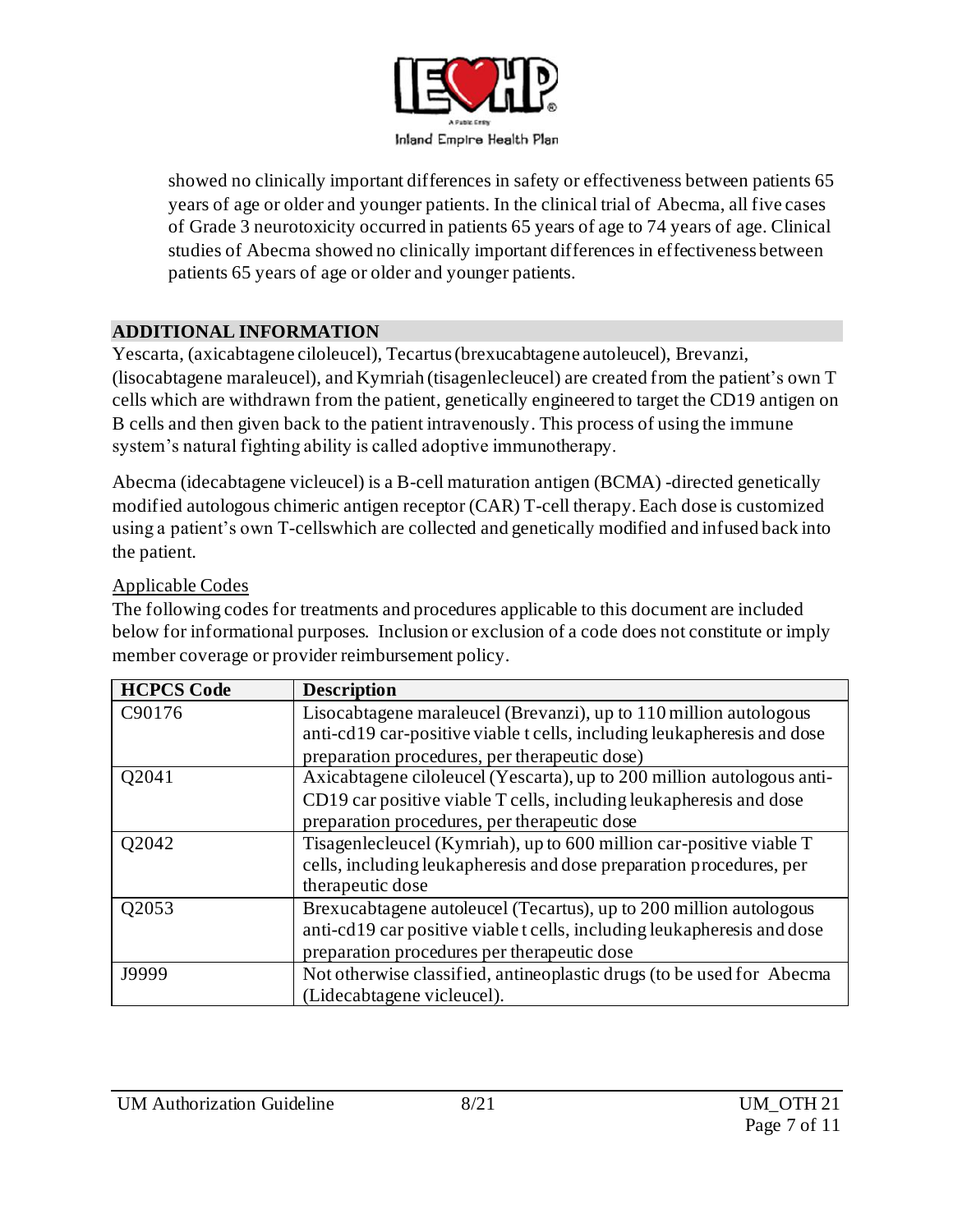

#### **CLINICAL/REGULATORY RESOURCE**

- A. Medicare
	- 1. The Centers for Medicare and Medicaid Services (CMS) covers CAR T-cell therapy when administered at facilities enrolled in the REMS program and is used for either an FDA-approved indication or when the product is FDA approved and the use is supported in one or more CMS-approved compendia.
- B. Medi-Cal
	- 1. The Medi-Cal Provider Manual contains information on authorization requirements for chemotherapy. Axicabtagene ciloleucel brexucabtagene autoeucel lisocabtagene maraleucel and tisagenlecleucel are included in a section which lists specific medications regarding policy related to billing for injection services.
		- a. Idecabtagene vicleucel is not listed in the Medi-Cal Provider Manual.
- C. MCG Health
	- 1. No guideline on CAR-T cell therapy.
- D. Apollo Managed Care
	- 1. Guideline only states that health plans are exploring potential coverage.
- E. National Comprehensive Cancer Network Guidelines (NCCN)
	- 1. Acute Lymphoblastic Leukemia:
		- a. Recommends (category 2A) Kymriah (tisagenlecleucel) as a treatment for:
			- i. Philadelphia chromosomes-positive patients less than 26 years in age with refractory disease or 2 or more relapses and failure of 2 tyrosine kinase inhibitors.
			- ii. Philadelphia chromosome-negative patients less than 26 years in age with refractory disease or 2 or more relapses.
	- 2. B-cell Lymphomas:
		- a. Recommends (category 2A) Yescarta (axicabtagene ciloleucel) Kymriah (tisagenlecleucel), or Brevanzi (lisocabtagene maraleucel) as a treatment option for:
			- i. Histological transformation to diffuse large B-cell lymphoma after multiple lines of prior therapies which include  $\geq 2$  chemo-immunotherapy regiments for indolent or transformed disease.
			- ii. Relapsed or refractory diffuse large B-cell lymphoma after multiple lines of prior therapies which include > 2 chemo-immunotherapy regimens for indolent or transformed disease.
		- b. Recommends (category 2A) Tecartus (brexucabtagene autoleucel) as a treatment option for:
			- i. Adult patients with relapsed or refractory mantle cell lymphoma only after chemoimmuno-therapy and BTK inhibitors.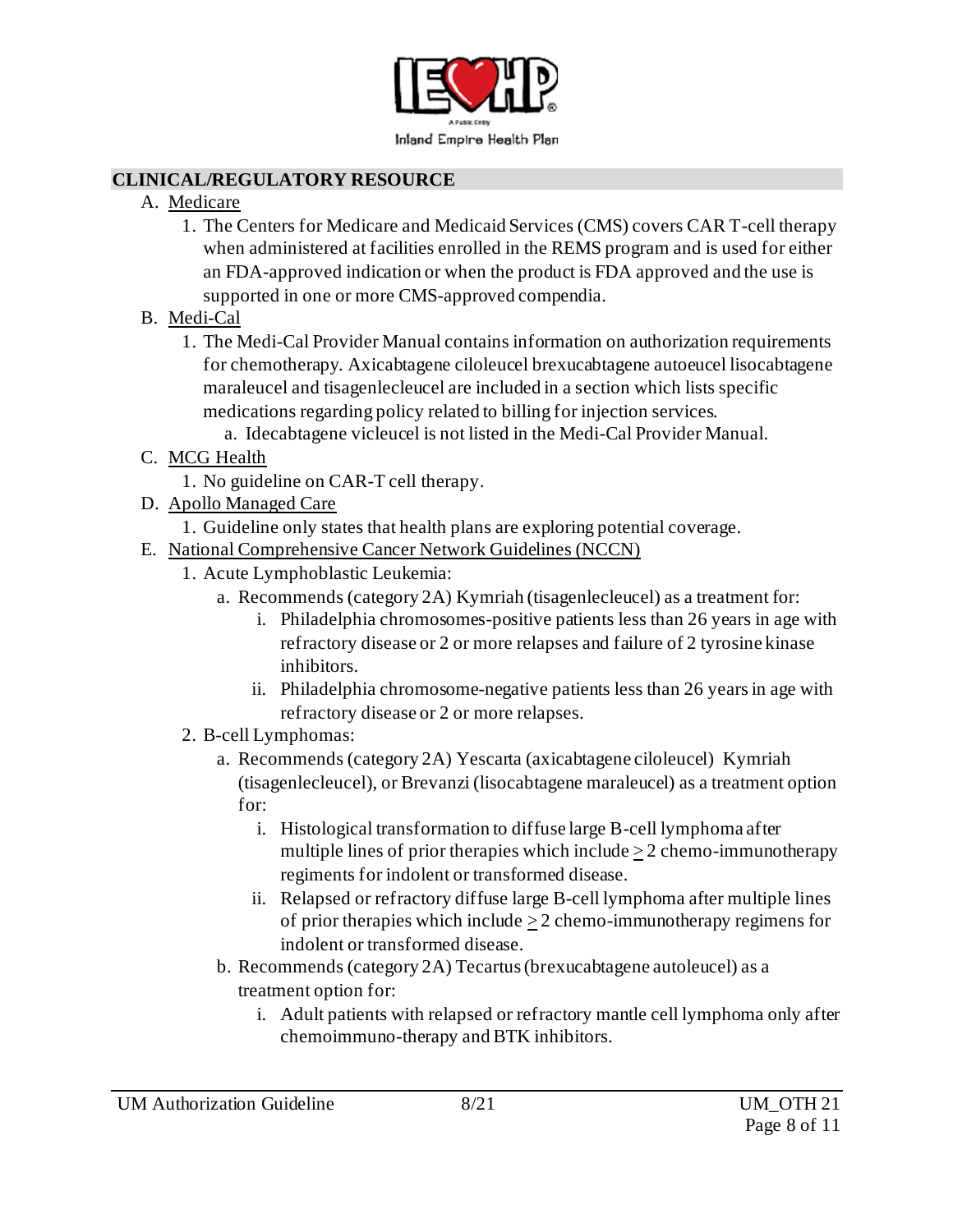

- 3. Multiple Myeloma:
	- a. Recommends (category 2A) Abecma (idecabtagene vicleucel) as a treatment option for:
		- i. Adult patients with relapsed or refractory multiple myeloma after four or more prior lines of therapy, including an immunomodulatory agent, a proteasome inhibitor, and an anti-CD38 monoclonal antibody.

#### **DEFINITION OF TERMS**

- 1. Relapsed disease is defined as the reappearance of leukemia cells in the bone marrow or peripheral blood after the attainment of a complete remission with chemotherapy and/or allogeneic cell transplant.
- 2. Refractory (resistant) disease is defined as those patients who fail to obtain complete response with induction therapy, i.e., failure to eradicate all detectable leukemia cells (<5% blasts) from the bone marrow and blood with subsequent restoration of normal hematopoiesis (>25% marrow cellularity and normal peripheral blood counts).
- 3. Risk Evaluation and Mitigation Strategies (REMS)- drug safety program that the FDA can require for certain medications with serious safety concerns to help ensure the benefits of the medication outweigh its risk.
- 4. Central nervous system (CNS) disease for B-cell acute lymphoblastic leukemia is defined by the following groups:
	- A. CNS 1: Absence of blasts on cerebrospinal fluid cytospin preparation, regardless of the white blood cell (WBC) count
	- B. CNS 2: WBC count of less than 5/mL and blasts on cytospin findings
	- C. CNS 3: WBC count of 5/mL or more and blasts on cytospin findings and/or clinical signs of CNS leukemia (e.g, facial nerve palsy, brain/eye involvement, hypothalamic syndrome)

### **REFERENCES**

- 1. Abecma® (idecabtagene vicleucel) FDA approval and Labeling Information accessed at: <https://www.fda.gov/media/147055/download>. Accessed July 26, 2021.
- 2. Apollo Managed Care, 19th edition, 7th Online edition, 2020. HO 153 CAR-T Cancer Immunotherapy.
- 3. Breyanzi® (lisocabtagene maraleucel) FDA approval and Labeling Information accessed at: [https://www.fda.gov/media/145711/download.](https://www.fda.gov/media/145711/download) Accessed July 25, 2021.
- 4. California Department of Health Care Services. 2020. Medi-Cal Provider Manual. Chemotherapy: Drugs A-D Policy
- 5. The Centers for Medicare and Medicaid Services (CMS). Decision Memo for Chimeric Antigen Receptor (CAR) T-cell Therapy for Cancers(CAG-00451N). August 7, 2019. Accessed May 6, 2020 at [https://www.cms.gov/medicare-coverage-database/details/nca](https://www.cms.gov/medicare-coverage-database/details/nca-decision-memo.aspx?NCAId=291)[decision-memo.aspx?NCAId=291](https://www.cms.gov/medicare-coverage-database/details/nca-decision-memo.aspx?NCAId=291).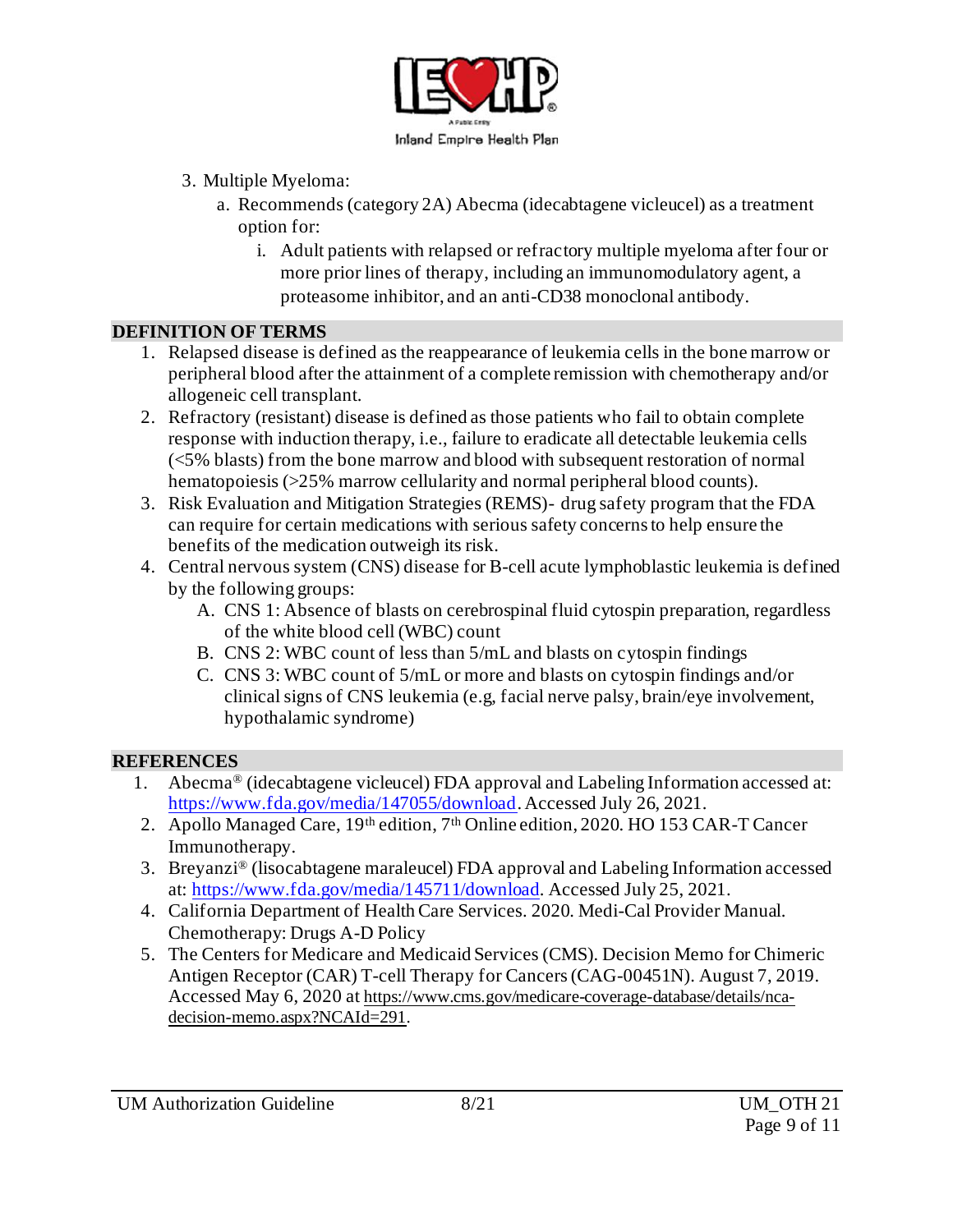

- 6. Kymriah (tisagenlecleucel) FDA approval and Labeling Information accessed at: [https://www.fda.gov/BiologicsBloodVaccines/CellularGeneTherapyProducts/ApprovedP](https://www.fda.gov/BiologicsBloodVaccines/CellularGeneTherapyProducts/ApprovedProducts/ucm573706.htm) [roducts/ucm573706.htm](https://www.fda.gov/BiologicsBloodVaccines/CellularGeneTherapyProducts/ApprovedProducts/ucm573706.htm). Accessed on July 25, 2021.
- 7. Maude SL, N Frey , PA Shaw , R Aplenc, DM Barrett, NJ Bunin, A Chew,et al. 2014. Chimeric antigen receptor T cells for sustained remissions in leukemia..N Engl J Med. 2014 Oct 16;371(16):1507-17. doi: 10.1056/NEJMoa1407222.
- 8. Maude SL, TW Laetsch , J Buechner, et al. Tisagenlecleucel in Children and Young Adults with B-Cell Lymphoblastic Leukemia. N Engl J Med. 2018 Feb 1;378(5):439-448. doi: 10.1056/NEJMoa1709866.
- 9. National Comprehensive Cancer Network (NCCN). NCCN clinical practice guidelines in oncology: acute lymphoblastic leukemia. Version 1.2020. [https://www.nccn.org/professionals/physician\\_gls/pdf/all.pdf](https://www.nccn.org/professionals/physician_gls/pdf/all.pdf). Accessed on July 25, 2021.
- 10. National Comprehensive Cancer Network (NCCN). NCCN clinical practice guidelines in oncology: B-Cell lymphomas. Version 1.2020. [https://www.nccn.org/professionals/physician\\_gls/pdf/b-cell.pdf](https://www.nccn.org/professionals/physician_gls/pdf/b-cell.pdf). Accessed on July 25, 2021.
- 11. National Comprehensive Cancer Network (NCCN). NCCN clinical practice guidelines in oncology: Mantle Cell Lymphoma. Version 4.2020. [https://www.nccn.org/professionals/physician\\_gls/pdf/b-cell.pdf](https://www.nccn.org/professionals/physician_gls/pdf/b-cell.pdf). Accessed July 25, 2021.
- 12. National Comprehensive Cancer Network (NCCN). NCCN clinical practice guidelines in oncology: Multiple Myeloma. Version 7.2021. [https://www.nccn.org/professionals/physician\\_gls/pdf/myeloma.pdf](https://www.nccn.org/professionals/physician_gls/pdf/myeloma.pdf). Accessed July 26, 2021.
- 13. National Coverage Determination (NCD) for Chimeric Antigen Receptor (CAR) T-cell Therapy (110.24).
- 14.Tecartus™ (brexucabtagene autoleucel) FDA approval and Labeling Information accessed at[: https://www.gilead.com/-](https://gcc02.safelinks.protection.outlook.com/?url=https%3A%2F%2Fwww.gilead.com%2F-%2Fmedia%2Ffiles%2Fpdfs%2Fmedicines%2Foncology%2Ftecartus%2Ftecartus-pi.pdf&data=04%7C01%7CYoshino-S%40iehp.org%7C96316ce327aa48d633ff08d89d6842a1%7Cd2b2ffa819e143fbb46de34cae5a9594%7C1%7C0%7C637432418411870464%7CUnknown%7CTWFpbGZsb3d8eyJWIjoiMC4wLjAwMDAiLCJQIjoiV2luMzIiLCJBTiI6Ik1haWwiLCJXVCI6Mn0%3D%7C1000&sdata=hYj%2FNbaDWge1s7rwgG6n8hMV%2BzDKxgydCBUfp84Rj7w%3D&reserved=0) [/media/files/pdfs/medicines/oncology/tecartus/tecartus-pi.pdf](https://gcc02.safelinks.protection.outlook.com/?url=https%3A%2F%2Fwww.gilead.com%2F-%2Fmedia%2Ffiles%2Fpdfs%2Fmedicines%2Foncology%2Ftecartus%2Ftecartus-pi.pdf&data=04%7C01%7CYoshino-S%40iehp.org%7C96316ce327aa48d633ff08d89d6842a1%7Cd2b2ffa819e143fbb46de34cae5a9594%7C1%7C0%7C637432418411870464%7CUnknown%7CTWFpbGZsb3d8eyJWIjoiMC4wLjAwMDAiLCJQIjoiV2luMzIiLCJBTiI6Ik1haWwiLCJXVCI6Mn0%3D%7C1000&sdata=hYj%2FNbaDWge1s7rwgG6n8hMV%2BzDKxgydCBUfp84Rj7w%3D&reserved=0). Accessed July 25, 2021.
- 15. Yescarta™ (axicabtagene ciloleucel) FDA approval and Labeling Information accessed at: [https://www.fda.gov/BiologicsBloodVaccines/CellularGeneTherapyProducts/ApprovedP](https://www.fda.gov/BiologicsBloodVaccines/CellularGeneTherapyProducts/ApprovedProducts/ucm581222.htm)

[roducts/ucm581222.htm](https://www.fda.gov/BiologicsBloodVaccines/CellularGeneTherapyProducts/ApprovedProducts/ucm581222.htm). Accessed on July 25, 2021.

16.Wang M. Munoz J, Goy A, et al. KTE-X19 CAR T-cell therapy in relapsed or refractory mantle-cell lymphoma. N Engl J Med. 2020 Apr 2;382 (14):1331-1342. doi:10.1056/NEJMoa1914347.